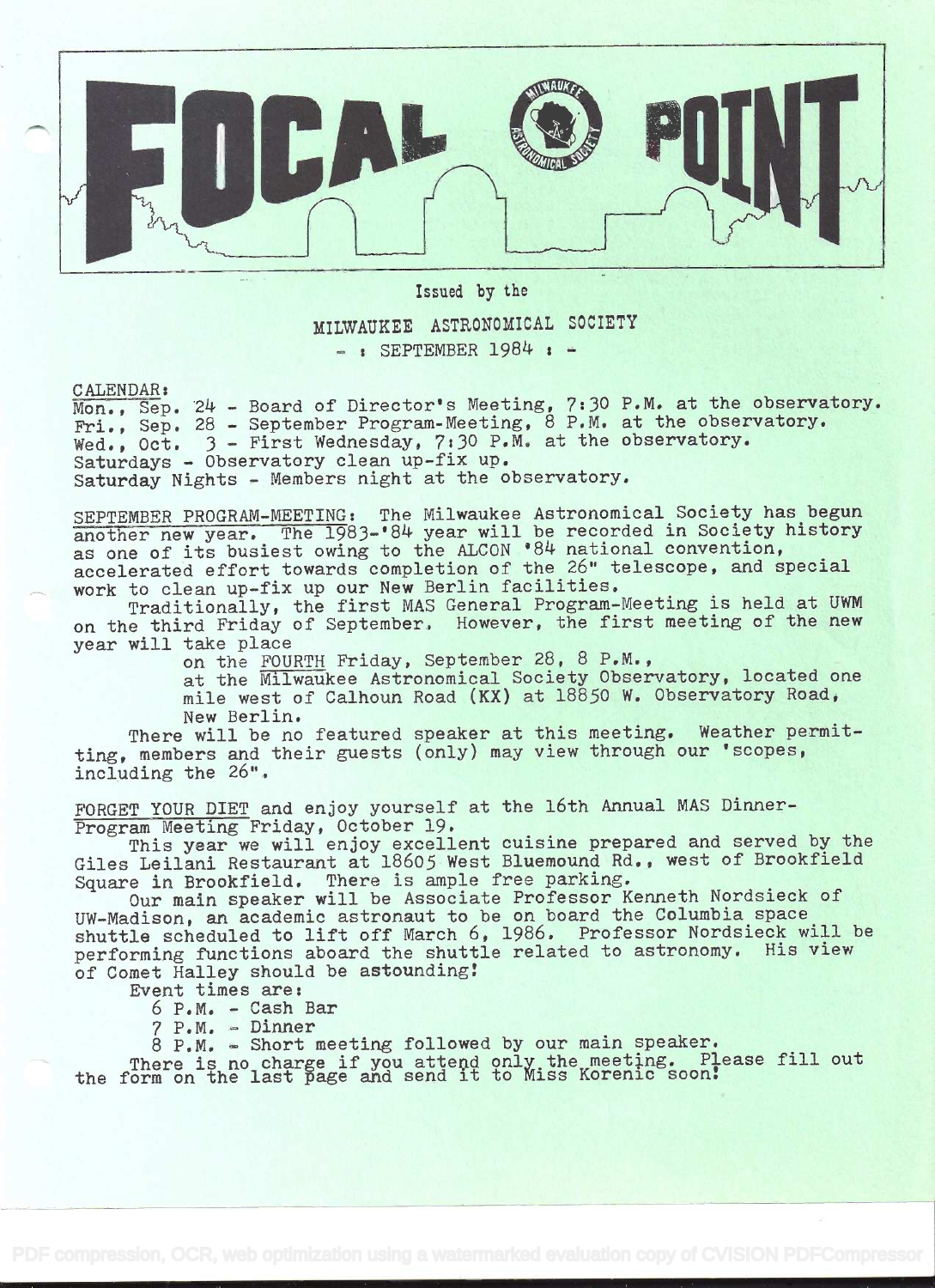ALCON '84, the 38th National Convention of the Astronomical League, sponsored by the Milwaukee Astronomical Society, was a well-planned event attended by nearly 400 delegates from states near and far, including Hawaii. It was held August 1-4 at Carroll College in Waukesha, Wisconsin. It was a joint meeting with three other National Societies.

Four invited speakers, twenty-seven papers, and eight workshops covered a wide range of astronomical topics of interest to many or all of the attendees. One must not take the meaning of the word amateur too lightly judging from the depth and delivery of many of the papers.

The Astromart was jammed most of the time, and not only with browsers. Many people were carrying purchases or ordering items.

One good-sized room was crowded with displays including unusual artwork, observation. recordings, drawings, and a layout showing how the the REFLECTOR is published.

The tour to and of Yerkes Observatory at Williams Bay was one of the highlights of the convention. The 40" refractor never fails to leave viewers starry-eyed.

Planning and executing the many Convention tasks did not just happen. Chairman Dan Koehler worked diligently and tirelessly for fourteen months attending to every detail right to the very end of the event. And his attending to every detail right to the very end of the event. 17-person committee must be highly commended for their faithful help and expertise in making this convention a memorable job of work.

## GENERAL OBSERVATORY NEWS:

A number of members worked very hard to get the observatory ready for ALCON. The scopes are in best ever state of repair. All the buildings have been painted inside and out and the place has been cleaned throughout. The best way to thank these people is to keep everything in this shape.

After visiting our facilities last spring, Mr. Carl Newton, founder of the Southwest Washington (State) Ast. Society, wrote in his Society's newsletter tell a scoop "If any astronomical Society in the United States has a better set up than this one (ours)---tell me about it."

The driveway has been blacktopped. When opening the cable pull it off the blacktop, do not drive over or damage may result. The blacktop has yet to be sealed. Looking for volunteers.

Will anyone who has darkroom equipment please contact Brian Cieslak at 679-9663?

Rumors are that 01' Man Winter will be vacationing in our area, so people are needed to start buttoning up the observatory and finish unfinished projects. Will you help? Call Gerry at 475-9418 or John at 258-5626.

A Halley comet observing program will be pursued by the MAS Observatory for '85 & '86. The comet will be mag. 16.7 on Jan. 1, 1985. We hope to locate the comet as soon as possible and observe until it fades beyond our scopes in '86. We intend to pursue photography, photometry, size measurement, and possible precise position. Anyone who would like to get involved, contact Brian Cieslak or G. Samolyk.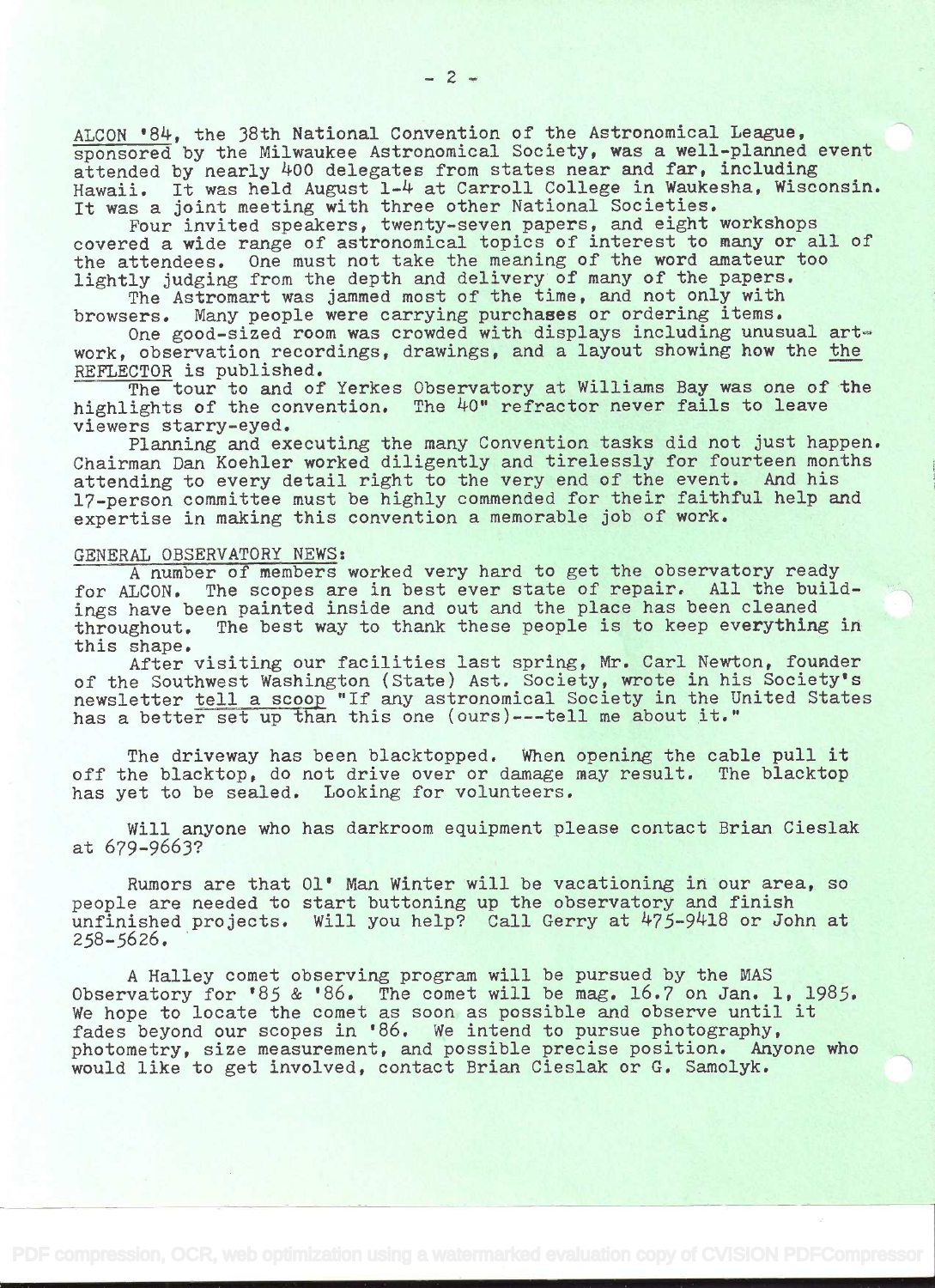Any observer who has observations from Sept. '83 thru Aug. '84 to be included in this years observatory report, send them to: G. Samolyk, 931 S. 76th St., West Allis, Wi. 53214. Of particular interest are variable star totals, lunar and planetary occultations, planetary reports, comet observations, and any other creative observing projects you may be involved in.

## 26" TELESCOPE NEWS

The new scope saw first light on July 29 and was a real pride at ALCON. The scope however is not yet operational since the scope, dome, and slit are not motorized. The building has yet to pass inspection. DO NOT USE without the director or assistant present until all work is finished. Some help to finish the dome and carpentry would help greatly.

DUES ARE PAYABLE starting in September. You can make Treasurer Jim<br>Toeller's task easier by paying now! Toeller's task easier by paying now?

Send your remittance made payable to Mr. James Toeller, 407 W. Mall Rd., Milw., Wis. 53217 (352-7144). A handy form with rates appears on the last page.

NEW MEMBERS: The Milwaukee Astronomical Society is pleased to add these new members to its roster: Thomas Berken and wife Nancy, Muskego; Myron Cruver, Milw., Anthony Dì Frances and wife Beth Ellen, Milw., Carol Flanagan and son Sean, West Allis; Richard Hegy and wife Roberta, Milw.; William Lauer, Milw.; Barbara Swiontek, Milw.; Robert Van Den Berg, Milw.; Fred Wailner, West Allis; Gregory Zuchowski, Greendale.

All will be introduced at the September General-Meeting.

ONE CANNOT HELP BEING POETIC when staring at the stars. Please read and enjoy the following ode by Manuel Roldan, brother of Fast President Frank Roldan.

## HUMAN INTELLECT AND SPACE

In a milky-white space island There's a yellow star called Sol Nine planets, their moons, and boulders Know Turn around its fiery ball

And in this same solar system Is the world where I was born; Known as Terra, Earth, Blue Marbles The third planet from the sun

For ages I've searched the night sky Seeking to fathom the unknown What is the nature of those lights? What if the ancients were wrong?

Godesses, gods, heroes, monsters And all the legends of old Gave way to the flame of Science; Its torch's held high by the bold

Fighting against rigid dogma And ever striving to see, Defying blind superstition, Braving the powers that be

Many marvels I've created, That in the future I might Know and roam the cosmos freely Despite the barrier of light

And yet, I do have a transport Although the ships of today Are reined by engines and fuels That keep them close to their bay

But my craft needs not the thunder That dies in the vacuum'd space, Nor the ion streams that give some Their momentum in their blaze

It requires no mechanics For impulse, nor any kind Of atomic fusion power, For my space-ship is my mind

And in free thought, free to wander Past the red legend that's Mars, With it I'll cross Pluto's orbit, Outer space, and reach the stars

> Manuel Roldan August, 198k